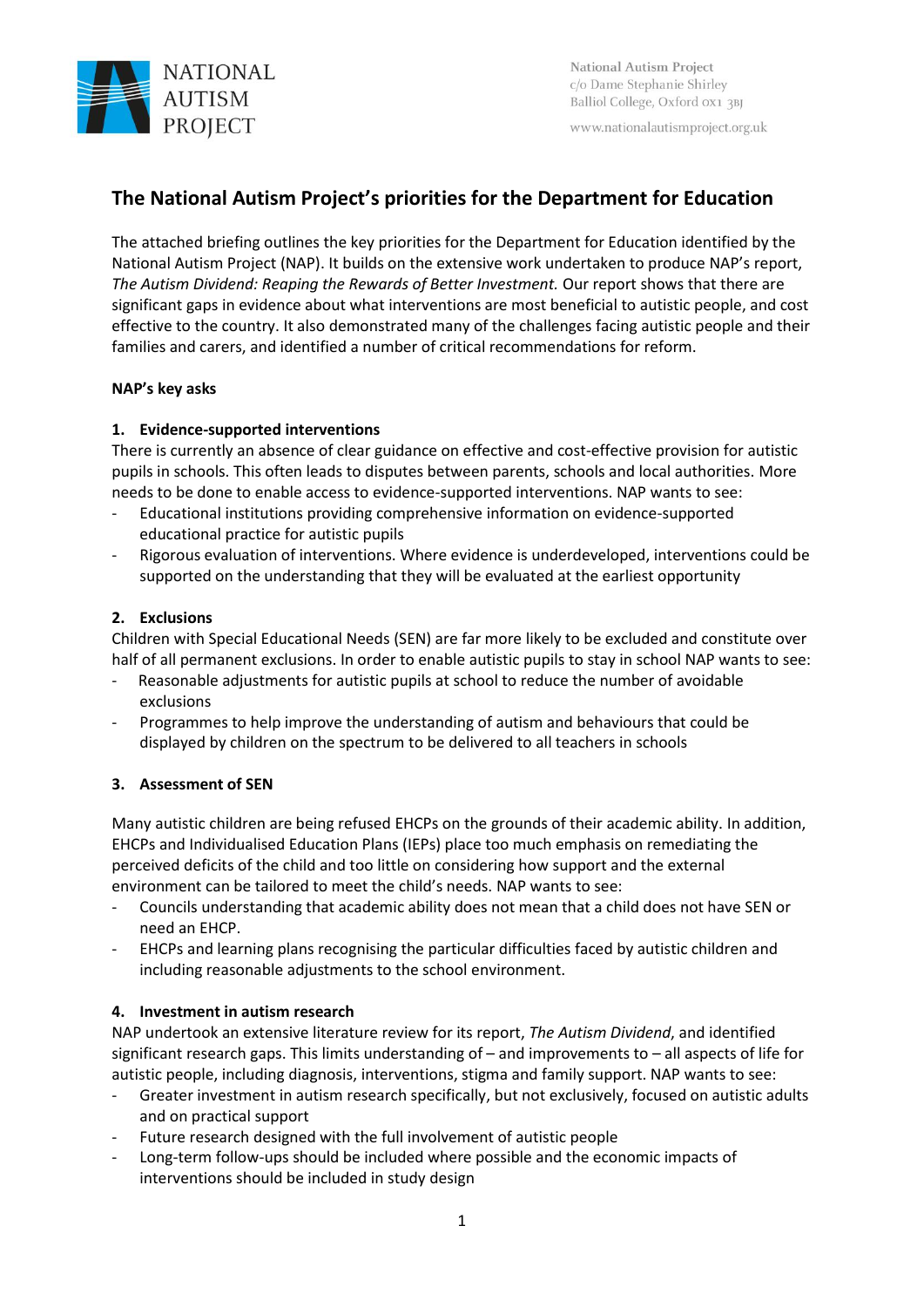

National Autism Project c/o Dame Stephanie Shirley Balliol College, Oxford 0x1 3BJ

www.nationalautismproject.org.uk

## **5. More effective training for professionals dealing with autistic people**

More needs to be done to support and up-skill professionals working and supporting autistic people. While helpful, generalist autism awareness courses do not provide the level of practical understanding required for meaningful impact. NAP wants to see:

- Autism training to be focused on the practical, realistic elements of living with autism, rather than the theoretical approach often taken
- Autistic people involved in the design, content and delivery of training

This list is ambitious and bold. However, the National Autism Project's work has found that a great deal more could and should be done to support autistic people as well as generate evidence to shape policy and improve practice. The failure to do so results in a UK economic impact of £32 billion per annum, yet the needs of autistic people remain unmet.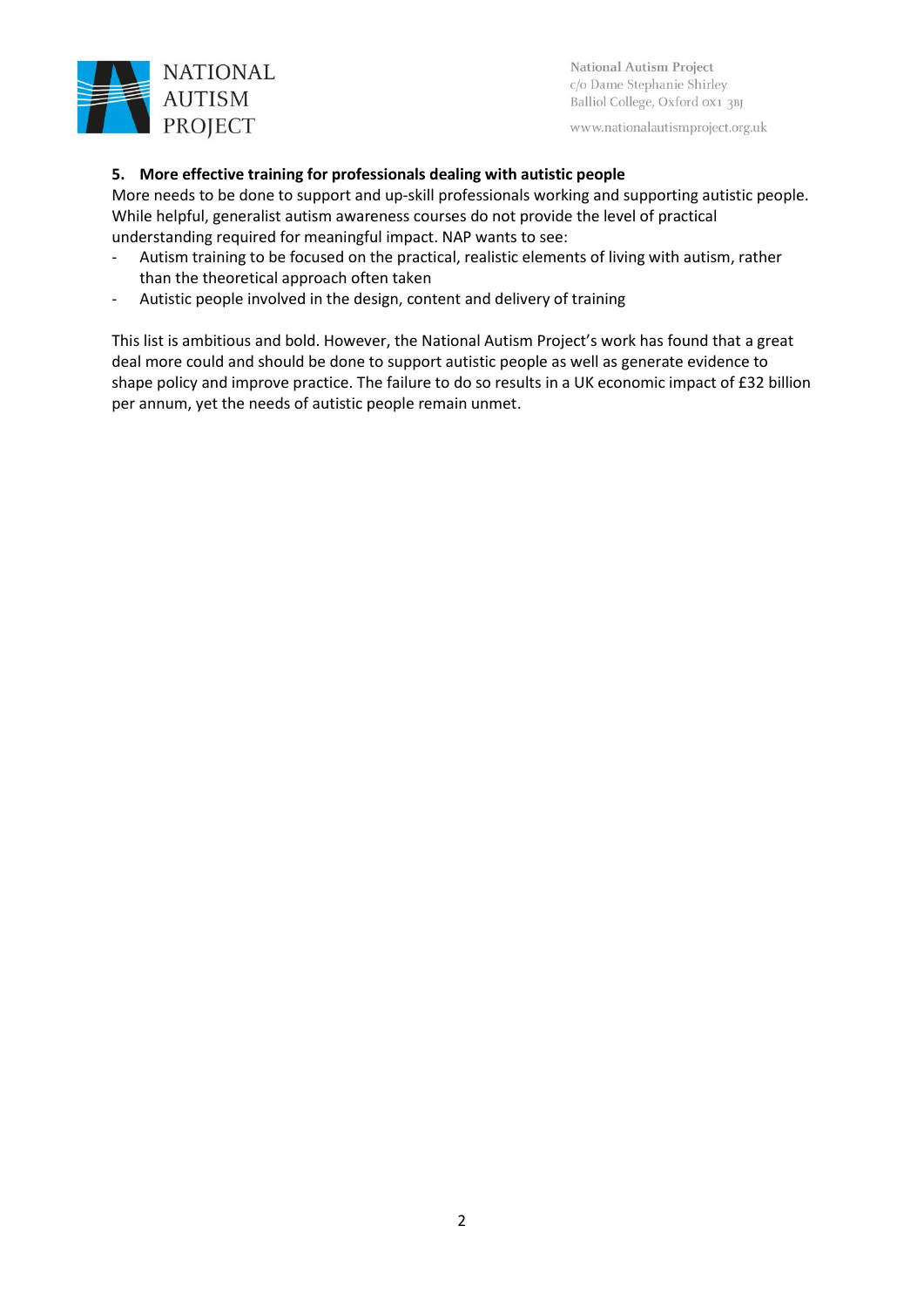

www.nationalautismproject.org.uk

# **Briefing for the Department for Education on the National Autism Project's priority areas for reform**

## **Introduction**

The National Autism Project (NAP) was established to map and analyse the evidence base for autism interventions and identify research gaps. It is a three-year initiative supported by the Shirley Foundation, and brings together a wide range of experts in the autism community. The project has also benefitted throughout from the advice of an Autistic Advisory Panel.

An extensive literature review to consider the effectiveness and cost-effectiveness of current autism interventions was undertaken by Professor Martin Knapp and his team at the London School of Economics. Alongside this, a series of workshops and meetings were held by the NAP team to inform the wider picture. The resulting report, *[The Autism Dividend: Reaping the rewards of better](http://nationalautismproject.org.uk/wp-content/uploads/2017/01/autism-dividend-report.pdf)  [investment](http://nationalautismproject.org.uk/wp-content/uploads/2017/01/autism-dividend-report.pdf)*, was launched in January 2017. It highlights the most urgent challenges facing autistic people today, as well as recommendations for reform and research priorities.

Over the course of the project, NAP has met with key stakeholders to discuss how the report's recommendations could be implemented. The content of these discussions and the report's recommendations have culminated in the identification of five key areas, within the purview of the Department for Education, where improvements most urgently need be made.

#### **1. Evidence-supported interventions in education**

Parents, schools and local authorities are bombarded with information about a huge range of interventions whose effects vary from good to non-existent to harmful. The trend to shift the balance of risk and responsibility from the state to the individual can in principle be beneficial in that it encourages efforts to personalise interventions, but unfortunately the evidence base on which to make such decisions is limited as shown, for example, by our report and the excellent summary of interventions produced by Research Autism. Even so, NICE has already identified a range of still commonly promoted and marketed interventions which are at best pointless (e.g. homeopathy), and at worst harmful (e.g. vaccination avoidance, chelation therapy). This leaves a large number of seemingly "respectable" educational and other interventions for which the evidence of benefit may be exaggerated, perhaps for commercial reasons, and whose cost-effectiveness is demonstrably poor.

## **The fragmentation of the educational landscape into local authority, academy, free and private schools hampers efforts to instil use of evidence-supported and cost-effective educational practice**

• Commercial and other vested interests are adept at marketing non-evidence based and/or costly practice to parents. Many schools encourage this either passively or actively depending on their circumstances. A mainstream state school with a small proportion of autistic children and little or no specialist autism expertise available in the authority may welcome the intervention of commercial entities especially when the additional costs are paid for from local authority funds. Academies and free schools are more at liberty than state schools to make their own choices on interventions and special schools may offer a particular intervention as their USP.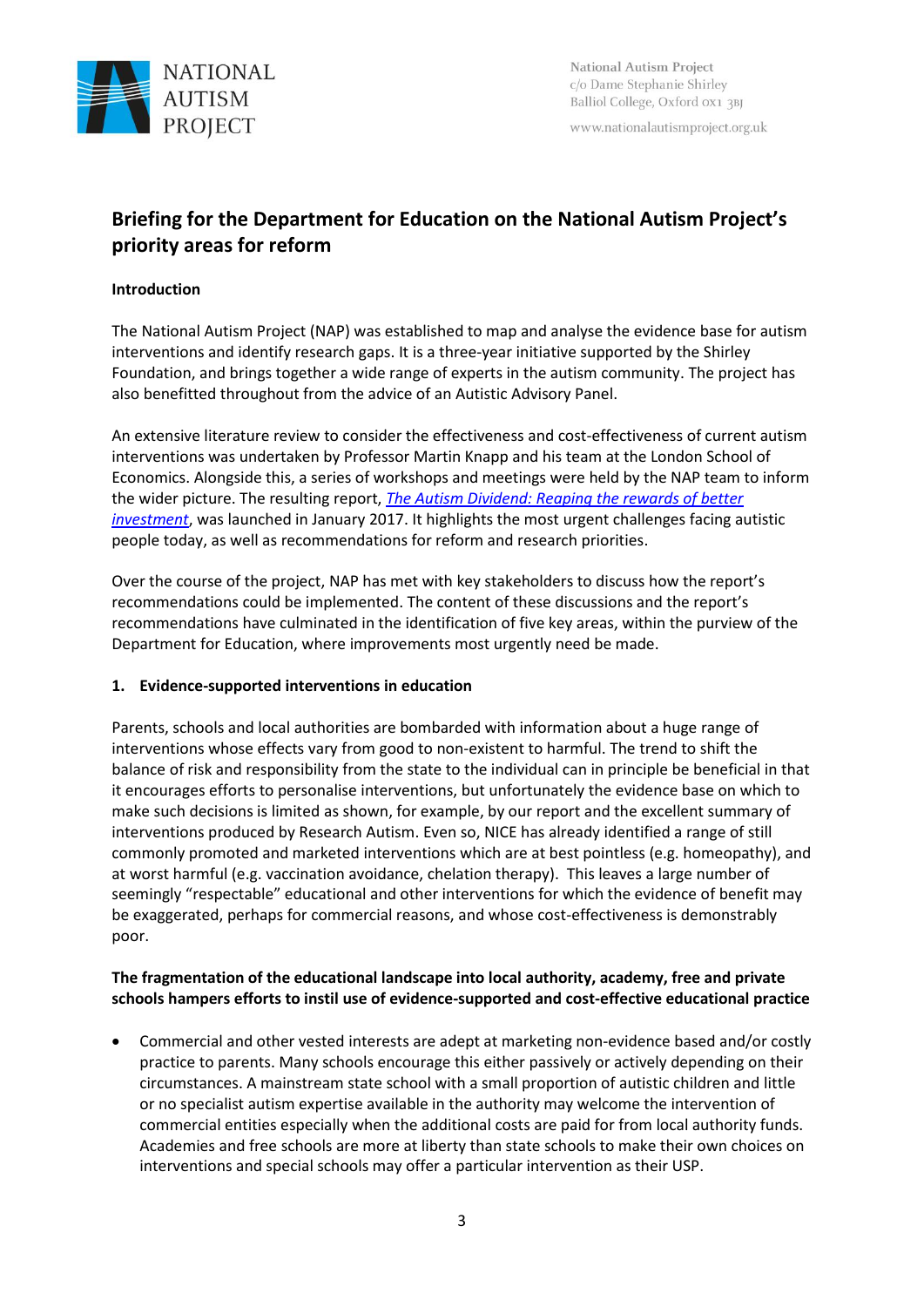

National Autism Project c/o Dame Stephanie Shirley Balliol College, Oxford ox1 3BJ

www.nationalautismproject.org.uk

- An example is ABA (Applied Behavioural Analysis), commonly used in mainstream schools where individual autistic children are supported in class and at home by 1:1 ABA tutors. Many of these tutors are excellent and their commitment is often beyond criticism. Nevertheless ABA is expensive and frequently promoted as the only proven effective intervention, a view which is not supported by the evidence and gains it many critics, who support more personalised and eclectic approaches. It is particularly unpopular in some sectors of the autistic community for being controlling and succeeding only in making autistic children appear more neurotypical. The evidence from our report is that ABA is at best no more effective than other less intensive interventions, and is therefore without doubt not cost-effective.
- To deal with this general issue, all educational institutions should be provided with information on evidence-supported and cost-effective educational practice for autistic pupils. Additionally, the Department for Education should regulate use of commercial entities.
- Parents should be provided with clearer information on the interventions available and the level of evidence supporting them and to help decision-making, evidence supported interventions should receive a quality mark. Where evidence is underdeveloped, interventions could be supported on the understanding that they will be rigorously evaluated at the earliest opportunity.

**In the absence of clear and authoritative guidance on effective and cost-effective provision, parents, schools and local authorities are frequently involved in disputes. Even autism provision rated outstanding by Ofsted is repeatedly challenged in tribunals by parents seeking alternative provision**

- The education of neurotypical children is equally not predicated on a strong base of evidencesupported practice, but there is an accepted body of practice-based evidence that has stood the test of time. This is not yet the state of affairs in the education of autistic children. In contrast to the education of neurotypical children, even ASD-specific state provision that has already been judged as outstanding by Ofsted is repeatedly called to justify its quality at tribunals in which parents maintain that such provision is not suitable for their children.
- Parents frequently succeed at tribunals in gaining expensive provision for their children and they can hardly be blamed for seeking what they believe is the best. To overcome this, local authorities should make the evidence-based case for less costly provision of at least equal quality i.e. an autism-trained teaching assistant in mainstream, placement in a specialist autism unit within mainstream, or a special school, depending on the needs of the child. Each tribunal case lost impacts financially on the education of other children.
- Reliance on external providers is not only more expensive but does not increase the knowledge base of the school.

#### **Discussion point:**

**What is the DfE doing to foster evidence-supported and cost-effective educational practice for autistic children?**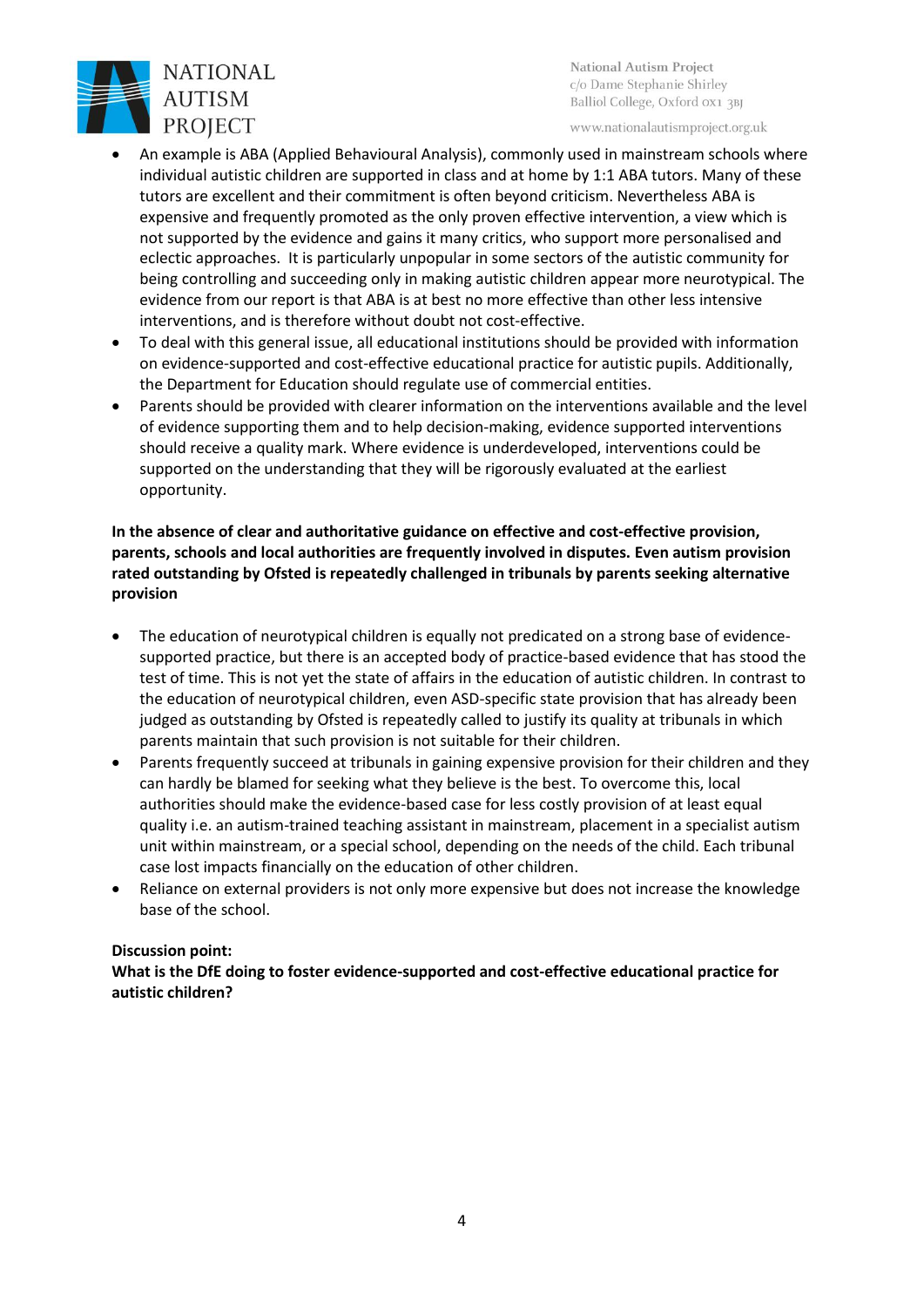

National Autism Project c/o Dame Stephanie Shirley Balliol College, Oxford 0X1 3BJ

www.nationalautismproject.org.uk

## **2. Exclusions**

Although exclusion rates are claimed to be falling, it is certainly a very gradual process. Children with SEN are far more likely to be excluded and constitute over half of all permanent exclusions. Children who have autism as their primary SEN make up around 9% of all those with SEN but it is not possible to get reliable figures on the exclusion rate of this group relative to other pupils with SEN or to all pupils. As we have pointed out to the Department of Health, data collection on autism is one of the most pressing needs.

## **Autistic children excluded from school may spend extended periods out of education, or in unsuitable placements where staff lack adequate knowledge of autism.**

- Reasonable adjustments should be made for autistic children to reduce the number of avoidable exclusions and the impact this can have on working parents.
- Programmes to 'educate the educator' should be conducted to help improve the understanding of autism and behaviours that could be displayed by autistic children.
- Mainstream schools should be able to provide a programme of education for children at risk of permanent exclusion through additional funding.
- Autistic children are subject to informal (illegal) exclusions, but also to bullying. This is massively under-reported as the child may accept this as normal, and may become school-phobic as a result.
- Parents may react to the distress of their child by removing them from school for extended periods.

#### **Discussion point:**

**What is the DfE doing to collect better data on autistic children being excluded from school, to reduce the incidence of exclusion of children with SEN and to ensure that autistic children also benefit from this reduction?**

#### **3. Assessment of SEN**

## **While NAP accepts that not all autistic children may need an Education, Health and Care Plan (EHCP), many are being refused on the grounds of their academic ability.**

• This is a very common and widespread problem at the moment. Councils are routinely refusing requests for EHCPs for autistic children on the grounds that the child is academically able and therefore (in their reasoning) does not have SEN or at least does not need an EHCP. These actions are unfair, they betray a lack of understanding of autism and are, moreover, unlawful. In many cases, parents accept such decisions because they lack the knowledge or emotional and financial resources to fight them.

## **EHCPs and Individualised Education Plans (IEPs) place too much emphasis on remediating the perceived deficits of the child and too little on considering how support and the external environment can be tailored to meet the child's needs.**

• EHCPs have changed the language of SEN from "needs" to "outcomes", but there is still a culture that concentrates on "normalising" the child's behaviour. By their very nature, EHCPs start from a base line assessment that sets out what deficits the child has, and as a result, the "outcomes"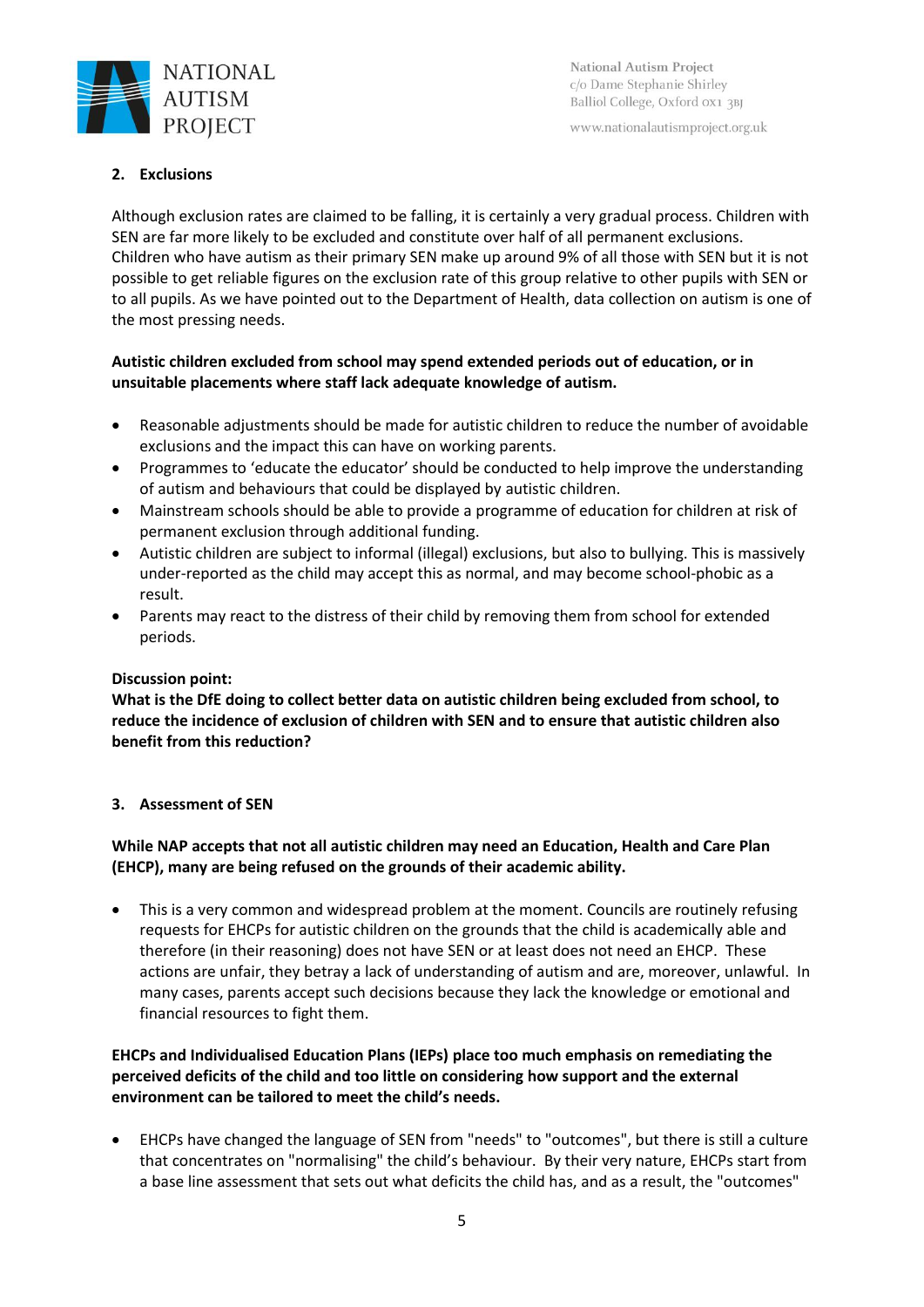

National Autism Project c/o Dame Stephanie Shirley Balliol College, Oxford 0x1 3BJ

www.nationalautismproject.org.uk

are almost always heavily focussed on changing the child to address these. EHCPs, along with Individualised Education Plans (IEPs) should also include reasonable adjustments that schools should make to support the child's education.

• Targets requiring eye contact, severely restricting stimming, requiring autistic children to emulate neurotypical social behaviour or "to improve his social interactions with his peers" are commonplace. In contrast, adult person-centred care plans set out the adaptations to the environment and support from people around them, which a disabled adult needs in order to live the life they want. Furthermore, EHCPs and IEPs for children with physical disabilities focus on adapting the environment to meet the needs of the child. It is hard to see why there should be this difference in approach especially as there are good examples of schools that do include IEP targets for adaptation of the environment, but this is not widespread.

#### **Discussion point:**

**What is the DfE doing to ensure that autistic children are not unfairly excluded from EHC Ps, and that these, and IEPs, better reflect the particular problems that autistic children face in school?** 

#### **4. Research**

The recommendations in our report, *The Autism Dividend*, were based in large part on an extensive literature search of priority areas and topics. These were selected with the advice of a team of external academic and other experts recruited to the project, including an Autistic Advisory Panel composed of autistic adults. From that work we can identify a number of clear research gaps. Those that are most relevant to policy areas for which the DfE is responsible are:

- The use of schools as the basis for collecting evidence on effectiveness and cost-effectiveness. An example is the collaboration between the UCL Centre for Research in Autism and Education and the Pan London Autism Schools Network (PLASN).
- Manualisation of educational interventions in schools as the prerequisite for data collection and comparative studies on outcomes. Variability in implementation of an intervention from one school or institution to another plagues assessment of effectiveness and comparison of interventions. It should be stressed that manualisation does not prevent the development of individualised programmes, adapted for each child's needs. In the absence of any expectation of setting up "educational trials" along the lines of multi-centre clinical trials, manualisation is the only way of ensuring some degree of consistency so that outcomes can be measured and compared.
- Addressing the need for high quality, ideally long-term studies of educational interventions. Such studies as have been performed are frequently of small size, of short duration and compare outcome with treatment as usual or waiting list controls rather than with other interventions. Many studies have been undertaken outside the UK and their relevance is therefore an unknown quantity.
- Further standardisation of outcomes of interventions is needed to allow comparison of one study with another. Outcomes are often biased towards the interests of the investigator or to increase the likelihood of success by selective choice of outcome parameters. Concerted efforts must be made to ensure that research on autism is co-produced with autistic people, in order that the outcomes reflect the true needs of the autistic community and serve all autistic children, whatever their intellectual ability.
- Research is needed to understand and help children transition from one phase of education to another (e.g. primary/secondary, secondary/FE) and leaving education, and to establish support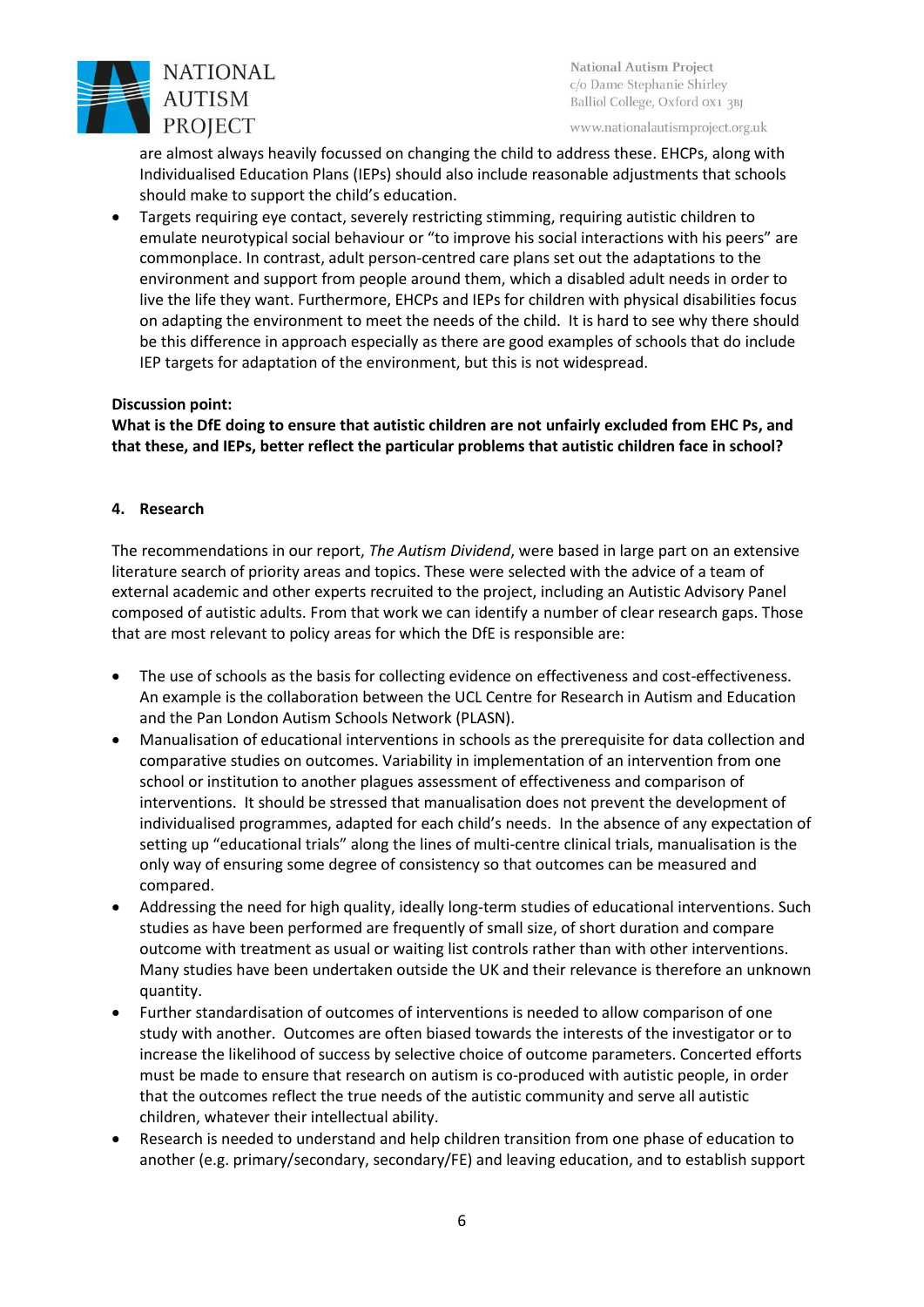

National Autism Project c/o Dame Stephanie Shirley Balliol College, Oxford 0X1 3BJ

www.nationalautismproject.org.uk

systems that bridge both sides. Transitions are hazardous steps for many autistic children and unsuccessful transitions can be the trigger for long standing mental health problems.

#### **5. Training**

Inadequate training of professionals coming into contact with autistic people is a major contributor to unsatisfactory practice. It contributes to late or incorrect diagnosis, inappropriate placing and education of autistic children in schools, difficulties in gaining access to social care, inappropriate social care, barriers to healthcare provision, and exclusion from employment.

**Autism awareness courses are useful and necessary for those professionals dealing in general with the autistic community but are inadequate for those directly involved in meeting the needs of autistic children. More in depth knowledge of autism and training is needed for a proportion of professionals in every sector and at every level**

- The core teacher-training curriculum will now specifically include autism as part of its SEN training. The Autism Education Trust (AET), supported by the DfE, is a major provider of training for existing school staff, which is delivered via commissioned "hubs". Most of these "hubs" are local authority in-house SEN training teams (who may or may not have specialist autism knowledge themselves). AET training should be made compulsory in the teacher-training curriculum.
- We believe that AET training has only reached around 25% of school staff so far.
- There is no statutory requirement which would mandate autism training for existing school staff, not even SENCOs, and when schools are struggling with budget cuts, training which is not a legal requirement is unlikely to be a priority. More generally the fragmentation of education sector governance (due to the academies and free schools programmes detaching schools from local authorities) has meant something of a free-for-all in relation to staff training and it is now largely up to schools themselves to access and fund suitable training. There is little co-ordinated or strategic thinking and schools understandably tend to prioritise the things they get 'measured' on by Ofsted and via SATs/league tables. This means in effect that autism is included with other SEN and schools can claim to have provided SEN training without addressing autism to any significant extent.
- A long-standing problem, especially in mainstream schools, is that support for an autistic child (and indeed SEN in general) is often provided by funding a teaching assistant (TA). The TA is then 'attached at the hip' to the pupil and, in widespread though poor practice, is seen by the class teacher as 'responsible' for that pupil. The TAs concerned are low wage employees with limited skills and training, and despite their best efforts, there is convincing research showing that this isolates the autistic child from more highly skilled class teachers, impairs the development of the child's socialisation and actually inhibits rather than helps their progress.

#### **Autistic people should be involved in the design, content and delivery of training**

• DfE should consult widely on the content of autism training in order to reflect faithfully the spectrum of needs of autistic children. The views of both parents of autistic children **and** autistic adults are critically important to improving the education of autistic children. Autistic adults are uniquely able to offer insights into current provision from an 'insider' perspective, which is often excluded from current training in schools.

#### **Discussion point:**